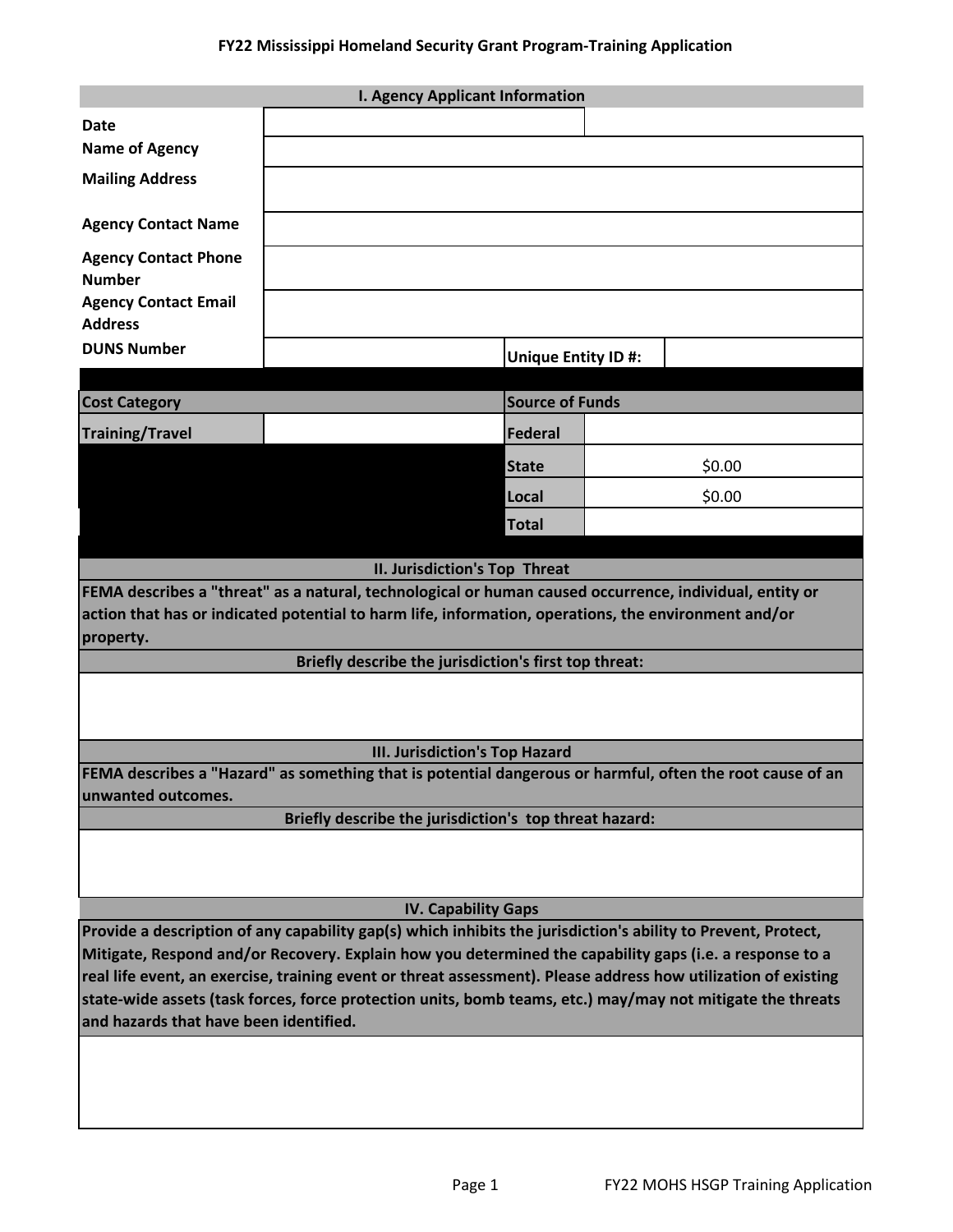## **FY22 Mississippi Homeland Security Grant Program-Training Application**

| V. National Priority, Mission Area and Core Capabilities                                  |                                                                                             |                 |                                              |  |  |  |
|-------------------------------------------------------------------------------------------|---------------------------------------------------------------------------------------------|-----------------|----------------------------------------------|--|--|--|
| Please the mark the National Priority that the Agency will support with funding received. |                                                                                             |                 |                                              |  |  |  |
| Cybersecurity                                                                             |                                                                                             |                 | <b>Soft Targets/Crowded Places</b>           |  |  |  |
| <b>Information and Intelligence Sharing</b>                                               |                                                                                             |                 | <b>Domestic Violent Extremism</b>            |  |  |  |
| <b>Emerging Threats</b>                                                                   |                                                                                             |                 |                                              |  |  |  |
|                                                                                           | Please describe how the funding will be used to support the National Priority.              |                 |                                              |  |  |  |
|                                                                                           |                                                                                             |                 |                                              |  |  |  |
|                                                                                           |                                                                                             |                 |                                              |  |  |  |
|                                                                                           | Please mark the Mission Area(s) that the Agency will support with funding received.         |                 |                                              |  |  |  |
| <b>Prevention</b>                                                                         |                                                                                             | Response        |                                              |  |  |  |
| <b>Protection</b>                                                                         |                                                                                             | <b>Recovery</b> |                                              |  |  |  |
| <b>Mitigation</b>                                                                         |                                                                                             |                 |                                              |  |  |  |
| Please describe how the funding will be used to support the Mission Area(s).              |                                                                                             |                 |                                              |  |  |  |
|                                                                                           |                                                                                             |                 |                                              |  |  |  |
|                                                                                           |                                                                                             |                 |                                              |  |  |  |
|                                                                                           |                                                                                             |                 |                                              |  |  |  |
| Please mark which Core Capability that the Agency will support with funding.              |                                                                                             |                 |                                              |  |  |  |
| <b>Community Resilience</b>                                                               |                                                                                             |                 | <b>Situational Assessment</b>                |  |  |  |
|                                                                                           | Environmental Response/Health & Safety                                                      |                 | <b>Threats &amp; Hazard Identification</b>   |  |  |  |
| <b>Interdiction and Disruption</b>                                                        |                                                                                             |                 | <b>Cybersecurity</b>                         |  |  |  |
| <b>Operational Communications</b>                                                         |                                                                                             |                 | <b>Mass Care Services</b>                    |  |  |  |
| <b>Access Control and Identity Verification</b>                                           |                                                                                             |                 | <b>Search &amp; Rescue Operations</b>        |  |  |  |
| <b>Fatality Management Services</b>                                                       |                                                                                             |                 | <b>On-Scene Security &amp; Protection</b>    |  |  |  |
| <b>Intelligence and Information Sharing</b>                                               |                                                                                             |                 | <b>Operational Coordination</b>              |  |  |  |
| Long-term Vulnerability Reduction                                                         |                                                                                             |                 | <b>Planning</b>                              |  |  |  |
| <b>Physical Protective Measures</b>                                                       |                                                                                             |                 | <b>Critical Transportation</b>               |  |  |  |
| <b>Public Health and Medical Services</b>                                                 |                                                                                             |                 | <b>Forensics and Attribution</b>             |  |  |  |
| <b>Risk &amp; Disaster Resilience Assessment</b>                                          |                                                                                             |                 | <b>Health and Social Services</b>            |  |  |  |
| <b>Housing</b>                                                                            |                                                                                             |                 | <b>Public/Private Service &amp; Resource</b> |  |  |  |
| <b>Infrastructure Systems</b>                                                             |                                                                                             |                 | <b>Public Information and Warning</b>        |  |  |  |
|                                                                                           | <b>Risk Mgt.-Protection Programs/Activities</b>                                             |                 | <b>Economic Recovery</b>                     |  |  |  |
| <b>Screening, Search, and Detection</b>                                                   |                                                                                             |                 | <b>Supply Chain Integrity &amp; Security</b> |  |  |  |
| <b>Natural and Cultural Resources</b>                                                     |                                                                                             |                 |                                              |  |  |  |
|                                                                                           | Please describe how the funding will be used to support the Core Capabilities marked above. |                 |                                              |  |  |  |
|                                                                                           |                                                                                             |                 |                                              |  |  |  |
|                                                                                           |                                                                                             |                 |                                              |  |  |  |
|                                                                                           |                                                                                             |                 |                                              |  |  |  |
|                                                                                           |                                                                                             |                 |                                              |  |  |  |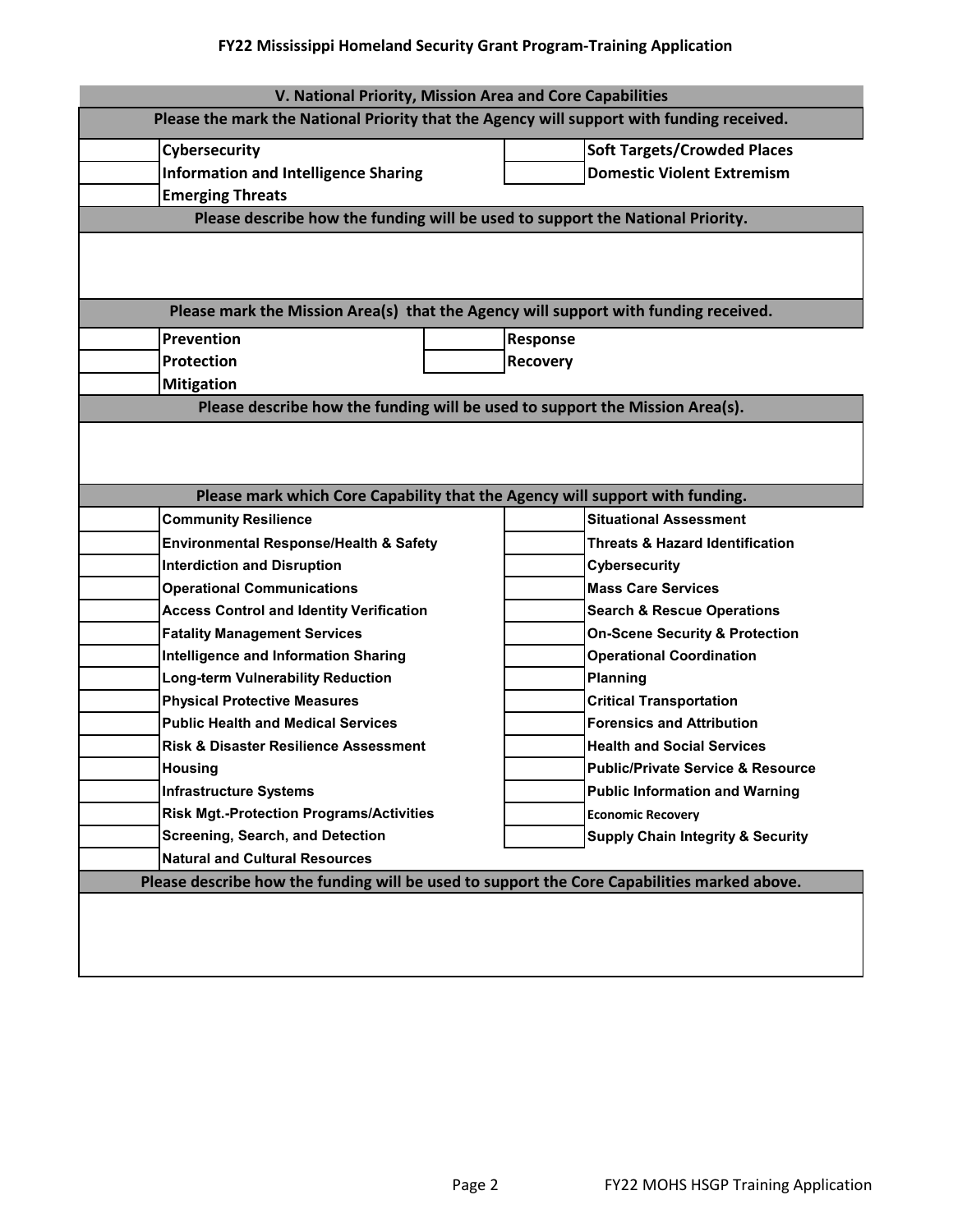## **FY22 Mississippi Homeland Security Grant Program-Training Application**

| <b>VI. Grant Budget</b>                                                                                      |                                                                                                              |      |       |  |  |
|--------------------------------------------------------------------------------------------------------------|--------------------------------------------------------------------------------------------------------------|------|-------|--|--|
| <b>Training/Travel</b>                                                                                       |                                                                                                              |      |       |  |  |
| Include a detailed assessment of travel needs within the program area in which you will be applying. Also,   |                                                                                                              |      |       |  |  |
| include a cost estimate for all travel needs (airfare, hotel, hotel taxes, registration, per diem, mileage,  |                                                                                                              |      |       |  |  |
| parking, baggage, and gratuity). All expenses must be in accordance to current state and federal guidelines. |                                                                                                              |      |       |  |  |
|                                                                                                              |                                                                                                              |      |       |  |  |
| <b>Type of Travel</b>                                                                                        | <b>Number of People</b>                                                                                      | Cost | Total |  |  |
|                                                                                                              |                                                                                                              |      |       |  |  |
|                                                                                                              |                                                                                                              |      |       |  |  |
|                                                                                                              |                                                                                                              |      |       |  |  |
|                                                                                                              |                                                                                                              |      |       |  |  |
| <b>Total Travel Expense</b>                                                                                  |                                                                                                              |      |       |  |  |
|                                                                                                              | If approved for funding, all pay rates requested for reimbursement will be verified with the agency check    |      |       |  |  |
| stub and/or agency payroll documentation.                                                                    |                                                                                                              |      |       |  |  |
|                                                                                                              | How will this training help support the jurisdiction, help support with the mission of Homeland Security and |      |       |  |  |
| benefit Mississippi?                                                                                         |                                                                                                              |      |       |  |  |

| <b>VIII. Prior Experience</b>                                                                                                          |  |           |
|----------------------------------------------------------------------------------------------------------------------------------------|--|-----------|
| Please answer YES or NO to the Following Questions.                                                                                    |  | <b>NO</b> |
| Has your agency received federal and/or state grants similar to the Mississippi<br><b>Office of Homeland Security grant?</b>           |  |           |
| Does your agency have at least three (3) years of receive federal grant funds?<br>Does not have to be MOHS related.                    |  |           |
| Has your agency received MOHS Grant funds within the past three (3) years?                                                             |  |           |
| Does your agency use a property management system?                                                                                     |  |           |
| Has your agency ever received any corrective actions from a Single Audit Report<br>regarding your agency's financial system?           |  |           |
| Has the jurisdiction administration remained unchanged during the 2021 grant<br>year? For example, Chief, Sheriff, SGA, Program Staff. |  |           |
|                                                                                                                                        |  |           |

## **IX. NIMS Compliance Form**

**The National Incident Management System (NIMS)guides all levels of government, nongovernmental organizations (NGO), and the private sector to work together to prevent, protect against, mitigate, respond to, and recover from incidents. NIMS provides stakeholders across the whole community with the shared vocabulary, systems, and processes to successfully deliver the capabilities described in the National Preparedness System. As recipients and subrecipients of federal preparedness (non-disaster) grant awards, jurisdictions and organizations must achieve, or be actively working to achieve, all of the NIMS Implementation Objectives. The objectives can be found on the NIMS webpage at: https://training.fema.gov/nims/**